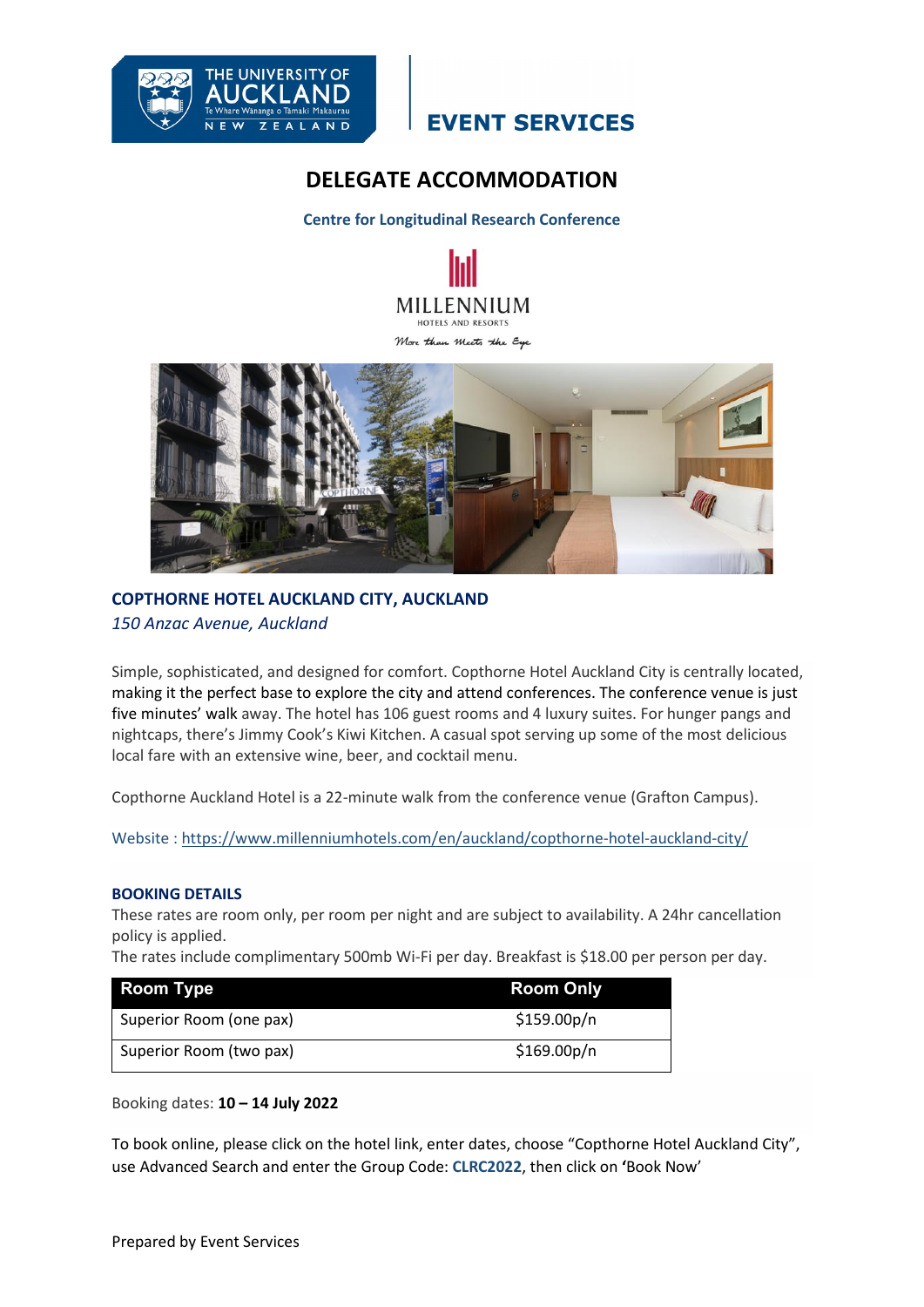

**EVENT SERVICES** 





### **CORDIS, AUCKLAND**  *83 Symonds St, Auckland*

Cordis, Auckland is for guests on the go, who appreciate heartfelt service and engaging experiences. Ideal for executives and conference delegates, we are devoted to making your stay just right with our plush dream beds, free WIFI and Smartphone providing free calls locally and to 6 international destinations. Located at 83 Symonds Street, Cordis, Auckland provides easy access to The University of Auckland, Queen Street and the lively uptown area of K Road. Our spacious contemporary restaurant Eight, opens up a world of international flavours for foodies with Eight interactive kitchens, each hosted by an expert chef. We are devoted to making your stay just right.

Cordis Hotel is a 10-minute walk from the conference venue (Grafton Campus).

### **BOOKING DETAILS**

These rates are room only, per room per night and are subject to availability. A 24hr cancellation policy is applied.

| <b>Room Type</b> | <b>Room Only</b> |
|------------------|------------------|
| l Superior Room  | \$239.00 $p/n$   |

Booking dates: **10 – 14 July 2022**

To book online, click on this [Centre for Longitudinal Research Conference](https://protect-au.mimecast.com/s/FoGSC0YKnXhENr09swuFU0?domain=be.synxis.com) link

Due to market fluctuations we cannot guarantee this is the best rate offered – please check the Cordis [website](http://www.cordishotels.com/en/auckland) before making your booking.